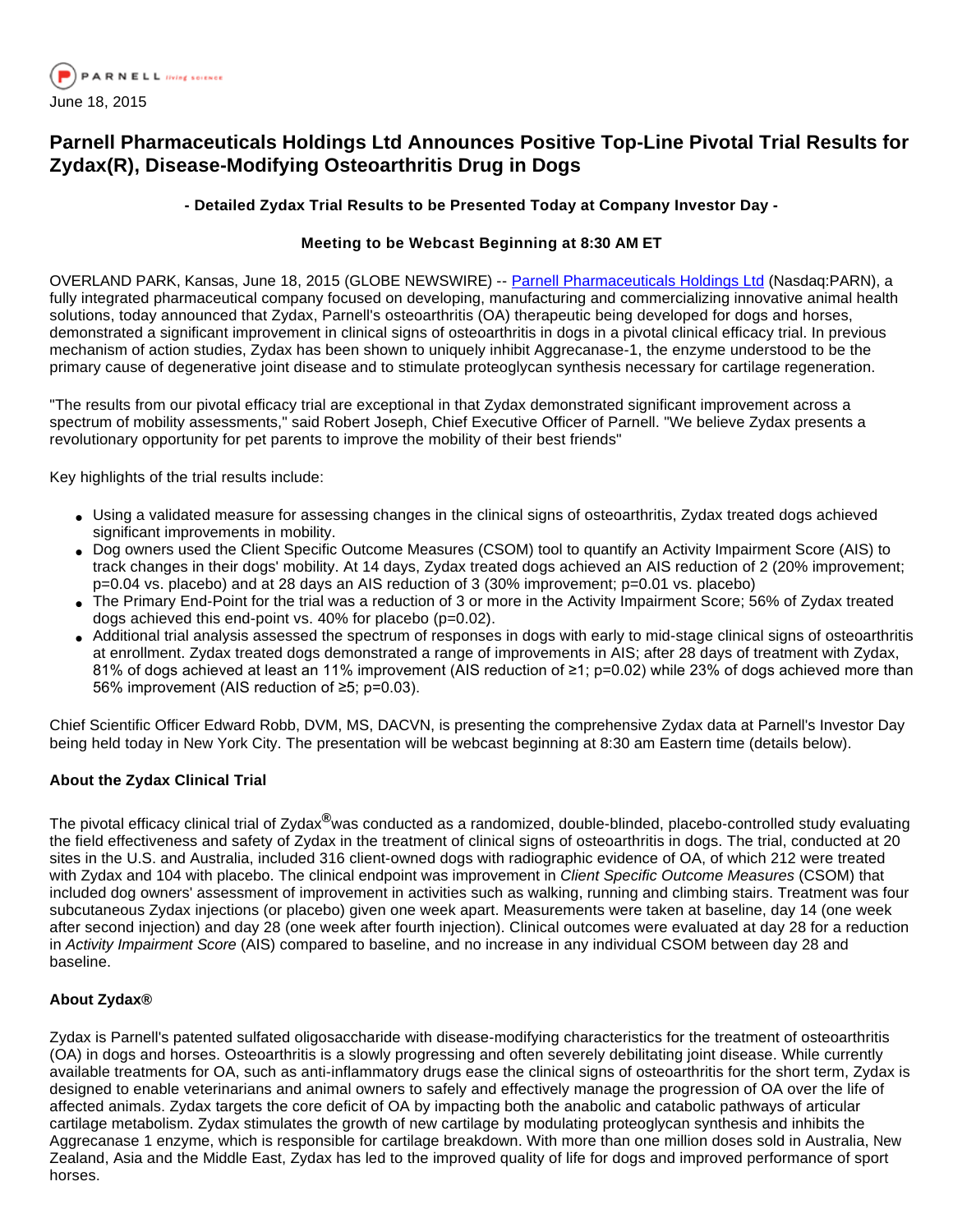### **Webcast/Conference Call Being Held Today, 8:30 AM Eastern Time**

Parnell invites the public to listen to the presentations via a live webcast that will be accessible under the Investor Relations section of the company's website, [http://investors.parnell.com/events.cfm](http://www.globenewswire.com/newsroom/ctr?d=10138960&l=12&u=http%3A%2F%2Finvestors.parnell.com%2Fevents.cfm). Participants can also call the toll-free # 877-244- 6184, conference ID # 62615383, or the international dial-in # 920-663-6271. Parnell will maintain an archived replay of the webcast on its website for 30 days after the conference.

# **About Parnell**

Parnell (Nasdaq:PARN) is a fully integrated pharmaceutical company focused on developing, manufacturing and commercializing innovative animal health solutions. Parnell currently markets five products for companion animals and production animals in 14 countries and augments its pharmaceutical products with proprietary software platforms - FETCH (formerly iKAM) and mySYNCH. These innovative technology solutions are designed to enhance the quality of life and/or performance of animals, while driving customers' operational efficiency and profitability. Parnell distinguishes itself in the industry by providing value-added solutions that position the Company as a true partner to their customers.

For more information on the company and its products, please visit [www.parnell.com](http://www.globenewswire.com/newsroom/ctr?d=10138960&l=15&a=www.parnell.com&u=http%3A%2F%2Fwww.parnell.com%2F).

# **Cautionary Note Regarding Forward-Looking Statements**

This press release contains forward-looking statements and information within the meaning of the U.S. Private Securities Reform Act of 1995. Words such as "may," "anticipate," "estimate," "expects," "projects," "intends," "plans," "develops," "believes," and words and terms of similar substance used in connection with any discussion of future operating or financial performance identify forward-looking statements. Forward-looking statements represent management's present judgment regarding future events and are subject to a number of risk and uncertainties that could cause actual results to differ materially from those described in the forward-looking statements. These risks include, but are not limited to, risks and uncertainties regarding Parnell's research and development activities, its ability to conduct clinical trials of product candidates and the results of such trials, as well as risks and uncertainties relating to litigation, government regulation, economic conditions, markets, products, competition, intellectual property, services and prices, key employees, future capital needs, dependence on third parties, and other factors, including those described in Parnell's Annual Report on Form 20-F filed with the Securities and Exchange Commission, or SEC, on September 15, 2014, along with its other reports filed with the SEC. In light of these assumptions, risks, and uncertainties, the results and events discussed in any forward-looking statements contained in this press release might not occur. Investors are cautioned not to place undue reliance on the forward-looking statements, which speak only as of the date of this press release. Parnell is under no obligation, and expressly disclaims any obligation, to update or alter any forward-looking statements, whether as a result of new information, future events, or otherwise.

CONTACT: For more information, contact:

Parnell Pharmaceuticals Holdings

Robert Joseph, 913-274-2100

[robert.joseph@parnell.com](mailto:robert.joseph@parnell.com)

BCC Partners

Karen Bergman, 650-575-1509

[kbergman@bccpartners.com](mailto:kbergman@bccpartners.com)

Susan Pietropaolo, 845-638-6290

[spietropaolo@bccpartners.com](mailto:spietropaolo@bccpartners.com)